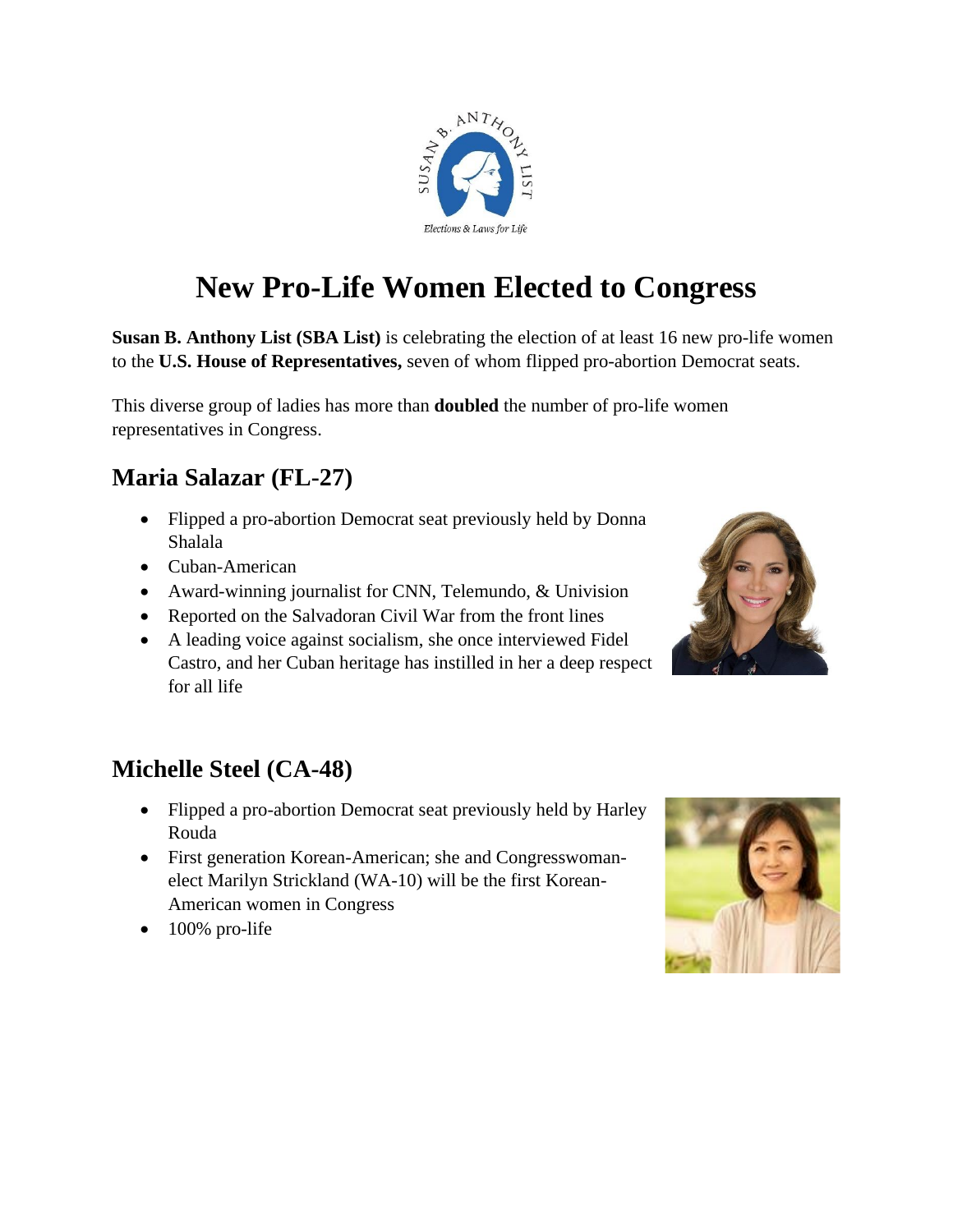## **Young Kim (CA-39)**

- Flipped a pro-abortion Democrat seat previously held by Gil Cisneros
- First Republican Korean American woman to serve in the California State Assembly
- Strong pro-life voting record
- Mom-of-four

## **Yvette Herrell (NM-02)**

- Flipped a pro-abortion Democrat seat previously held by Xochitl Torres Small
- First Republican woman of the Cherokee nation to be elected to Congress
- Made her pro-life beliefs a focal point of her campaign
- Former New Mexico State Rep, Member of Susan B. Anthony List's National Pro-life Women's Caucus
- Co-sponsored several pro-life bills, and even introduced paincapable legislation to protect babies who can feel pain
- Her win made New Mexico the first state to send an all-women delegation to Washington

# **Michelle Fischbach (MN-07)**

- Flipped a Democrat seat previously held by Collin Peterson. Once pro-life, Peterson earned a "C" on the most recent SBA List scorecard
- First woman to serve as the president of the state senate in Minnesota
- Former Lieutenant Governor and State Senator
- Sponsored the Woman's Right to Know Act, so that parents are notified when their minor daughters are seeking abortions and can help provide alternatives





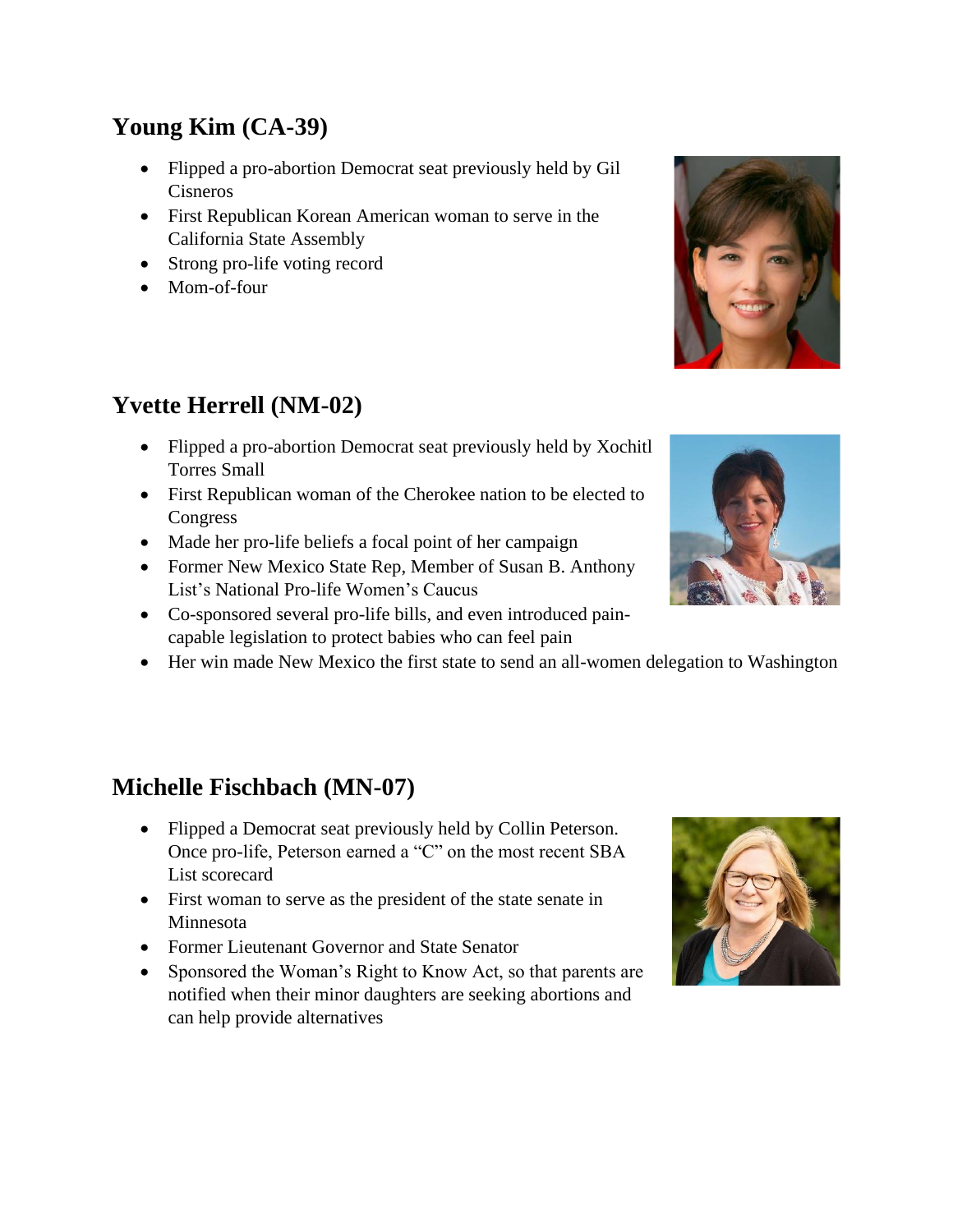## **Stephanie Bice (OK-05)**

- Flipped a pro-abortion Democrat seat previously held by Kendra Horn
- First Iranian-American EVER elected to Congress
- Award-winning mentor to young women as a member of the Governing Institute's Women in Gov. Leadership Program
- Mother who is passionate about her family and her faith

## **Victoria Spartz (IN-05)**

- Grew up in socialist-controlled Ukraine before immigrating to America
- Businesswoman who worked her way up from bank-teller to highly accomplished finance executive!
- Active in her local community, supports charitable causes, including her local pregnancy center
- Former State Senator
- Wife and mom of two daughters

#### **Beth Van Duyne (TX-24)**

- First woman Mayor and Councilwoman of Irving, TX
- Strong in the face of adversity a single working mom-of-two, who put herself through college after having to leave her home as a teenager
- Publicly advocated against taxpayer funding of Planned Parenthood
- Beth says her children motivated her to run for Congress, she will work hard to preserve our American values of liberty and life







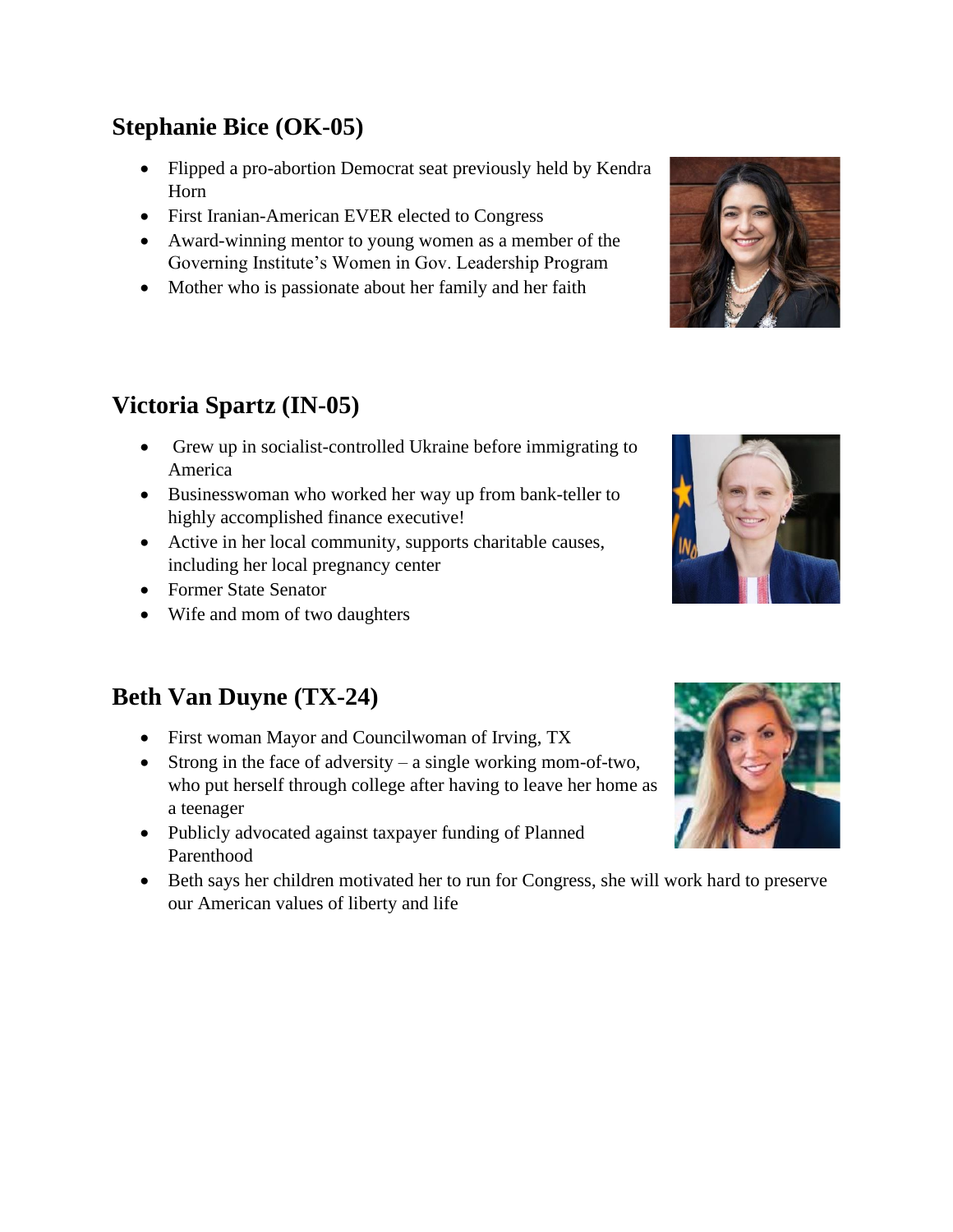#### **Nancy Mace (SC-01)**

- Flipped a pro-abortion Democrat seat previously held by Joe Cunningham
- First woman to graduate from The Citadel Military College.
- Mom-of-two, who has held press conferences at The Waffle House, her high school place of employment
- Former state rep with a 100% pro-life voting record
- A strong thinker and fighter, with experience in public relations, corporate technology, and real estate

## **Ashley Hinson (IA-01)**

- Flipped a pro-abortion Democrat seat previously held by Abby Finkenauer
- First woman to represent Iowa's  $67<sup>th</sup>$  district as a state representative
- Defeated pro-abortion extremist Abby Finkenauer, who refused to vote to protect babies born alive after abortions. Ashley called out her opponent in a debate for her support of late-term abortion and infanticide.
- Working mom-of-two, an Emmy award-winning TV broadcaster & journalist

#### **Lauren Boebert (CO-03)**

- Proud mom of four boys
- Pro-life grassroots activist
- Compassionately serves and counsels at-risk women in her local jail
- The tough owner/operator of Shooters Grill, where her wait staff proudly open carries as they serve their customers







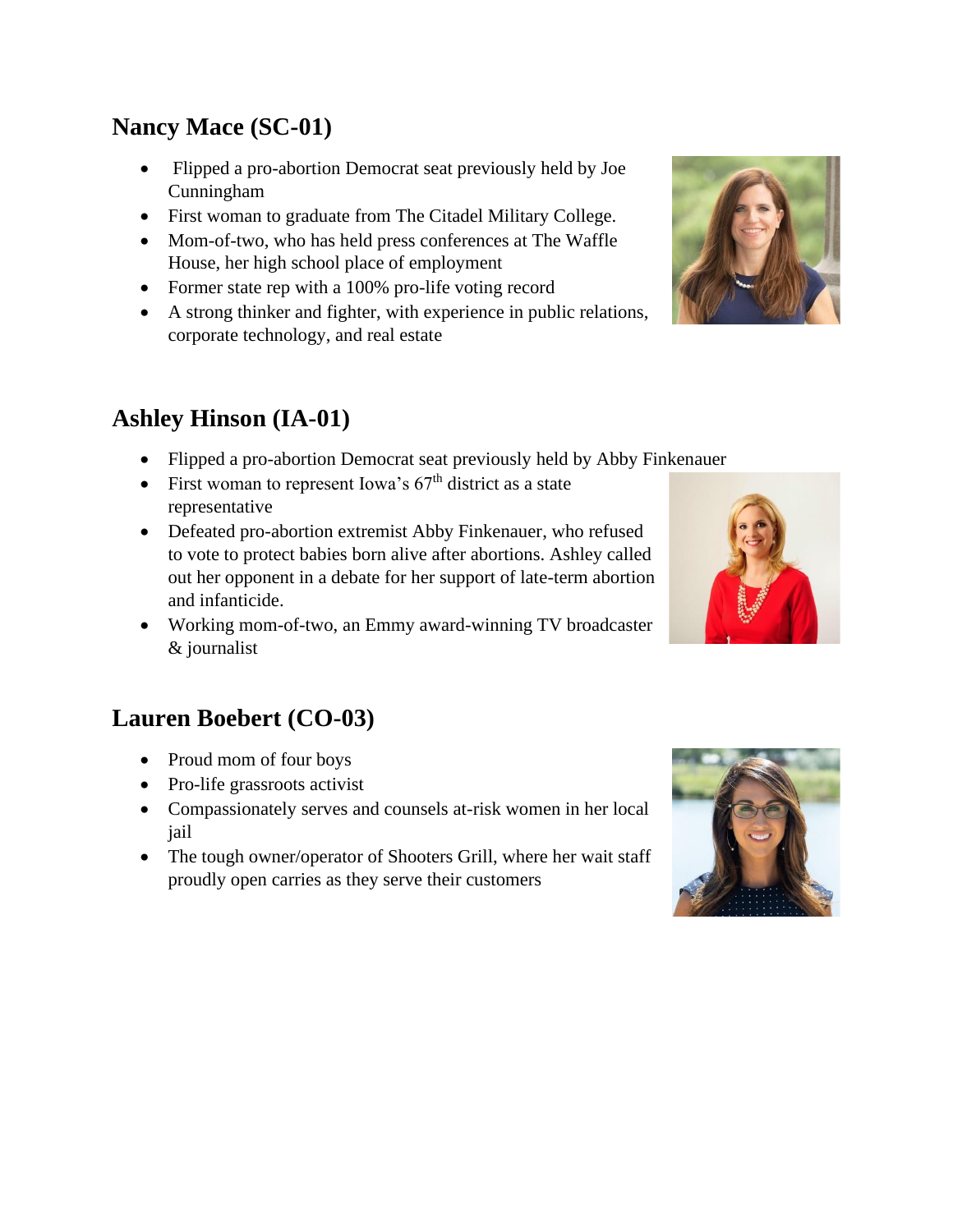## **Lisa McClain (MI-10)**

- High-achieving businesswoman and entrepreneur, serves as Senior VP of the Hantz Group, one of the fastest growing companies in Michigan
- Wife and mom-of-four kids, one of whom is adopted
- Campaigned on her 100% pro-life beliefs to defeat a radical proabortion woman
- Rooted in her Catholic faith

#### **Kat Cammack (FL-03)**

- Youngest Republican woman in the House at 32 years old
- Kat is 100% pro-life because her mom chose life for her, against the advice of doctors who wanted her to have an abortion because of complications with an earlier pregnancy – Kat's life is a miracle
- Gives back to her community as the co-founder of Grit Foundation, which she started with her husband to support local law enforcement, first responders, and veterans

## **Diana Harshbarger (TN-01)**

- Long-time healthcare professional and the only woman pharmacist in Congress
- Knowledgeable on the risks of chemical abortion, would work in Congress to make sure women know about compassionate abortion alternatives
- Woman of faith, longtime Sunday school teacher

## **Mary Miller (IL-15)**

- Passionately pro-life, mom to 7 and grandmother to 17!
- A local farmer whose family is very involved in pro-life work
- Supports local pregnancy resource center
- Will fight to uphold the Hyde Amendment and defund Planned Parenthood